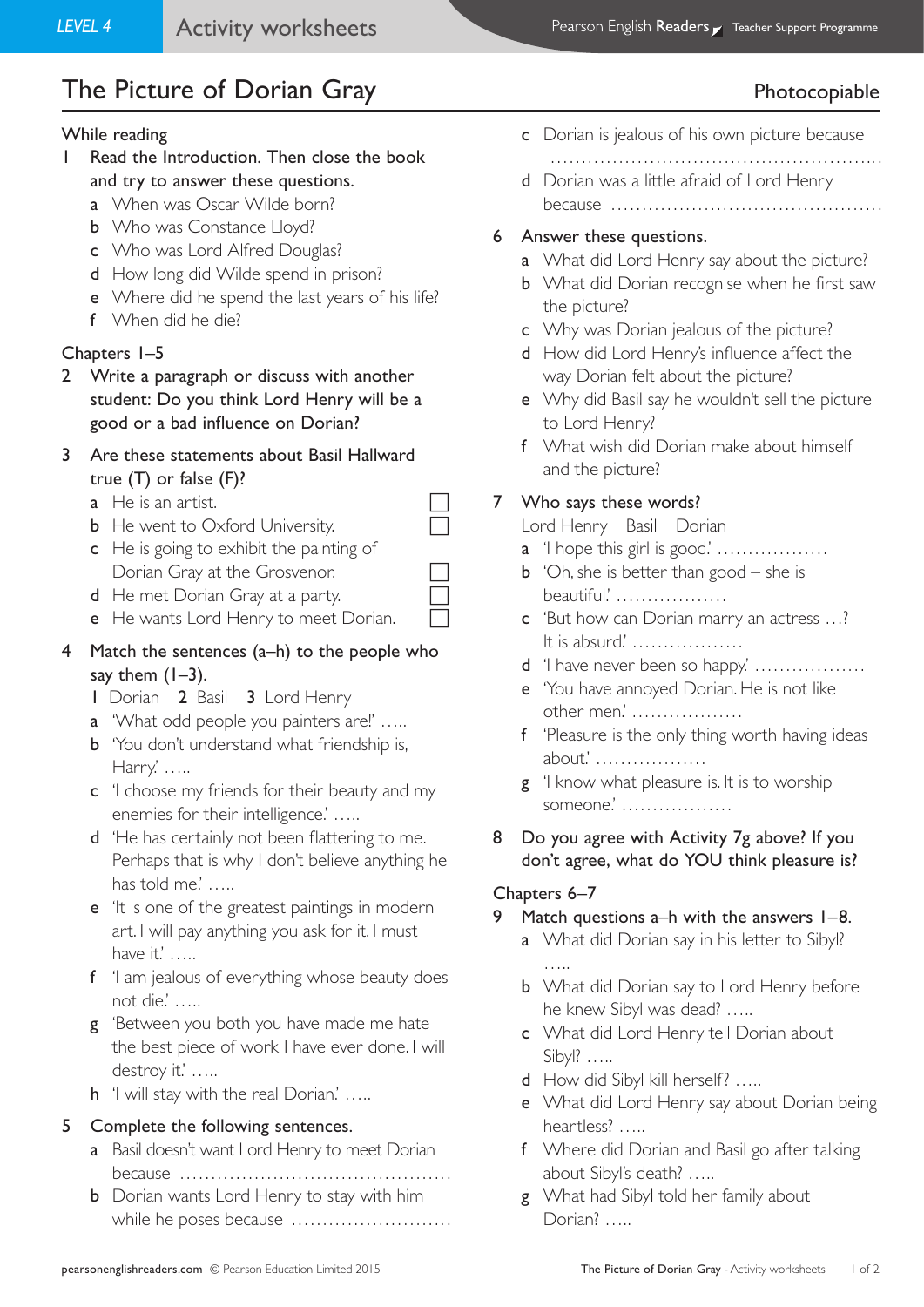# The Picture of Dorian Gray **Photocopiable** Photocopiable

- h What did Basil put too much of into the picture? …..
	- 1) The theatre.
	- 2) She took poison.
	- 3) He loved her and wanted her to forgive him.
	- 4) His self and his feelings.
	- 5) That he was Prince Charming.
	- 6) He wanted to marry her.
	- 7) She was dead.
	- 8) That he had done too many foolish things to be heartless.

## 10 Choose the right answer in *italics*.

- a Dorian decides to hide the picture in *the cupboard* / *the old schoolroom* / *the closet.*
- **b** The room was built by his grandfather to *help him study* / *use as a school* / *keep him at a distance.*
- c The room was full of *terrible memories* / *picture books* / *photographs.*
- d Only Dorian would ever see his *grandfather* / *beauty* / *shame*.
- e Lord Henry sent a newspaper report about Sibyl's *parents* / *death* / *disappearance.*
- f After many years, Dorian still has the look of someone *pure* / *sad* / *brave.*

## Chapters 8–13

## 11 Number these events in the correct order.

- **a**  $\Box$  Dorian told Basil he will show him his soul.
- $\mathbf{b} \Box$  Basil told Dorian that people were saying terrible things about him.
- $\mathsf{c} \ \Box$  Dorian saw Basil in the street, but walked off quickly.
- $d \prod$  Basil waited for Dorian in Dorian's library.
- **e**  $\Box$  Dorian said he will answer Basil's questions when they go upstairs.
- $f \Box$  Dorian invited Basil into his house.

## 12 Answer these questions.

- a How many deaths has Dorian caused so far?
- **b** Who are they?

## 13 Are these statements true (T) or false (F)?

- a Dorian asked Mrs. Leaf to clean the old schoolroom.
- **b** Dorian had his servants carry the picture upstairs.
- c Dorian left the door to the old schoolroom unlocked.
- d Dorian thought he had nothing to do with Sibyl's death.
- e Basil did not want to go to Dorian's house with him.
- f Dorian told Basil he wasn't interested in scandals about himself.
- g Basil wanted to be able to see Dorian's soul.
- h Basil thinks Dorian has lost all belief in goodness and honesty.  $\Box$
- i Dorian felt delight that Basil would see the portrait and share his shame.

## 14 Answer the question with words from box.

a letter the servant blood Lord Henry the body horrible a scientist the picture

- a What was Alan Campbell? …………
- **b** What did Dorian ask Campbell to help him with? …………
- c What did Dorian say he would send if Campbell didn't help him? …………
- d Who went to get the things Campbell needed for working on the body? …………
- e What had Dorian forgotten to cover the night before? …………
- f What was on the hands of the portrait? ……………
- g How did the room smell after Campbell left? ……………
- h Who told Dorian that people were still discussing Basil's disappearance? …………

## 15 Put the words in the right order to make sentences.

- a Dorian Basil room portrait him the shows the portrait. into takes and
- ……………………………………………… **b** people Dorian say that be must worse Basil than says even
- ……………………………………………… c the neck. takes Basil's into Dorian sticks knife it and

 ……………………………………………… d cupboard. a bag Dorian and Basil's hides coat in

………………………………………………

- e about tells Francis visit. Dorian Basil's
	- ………………………………………………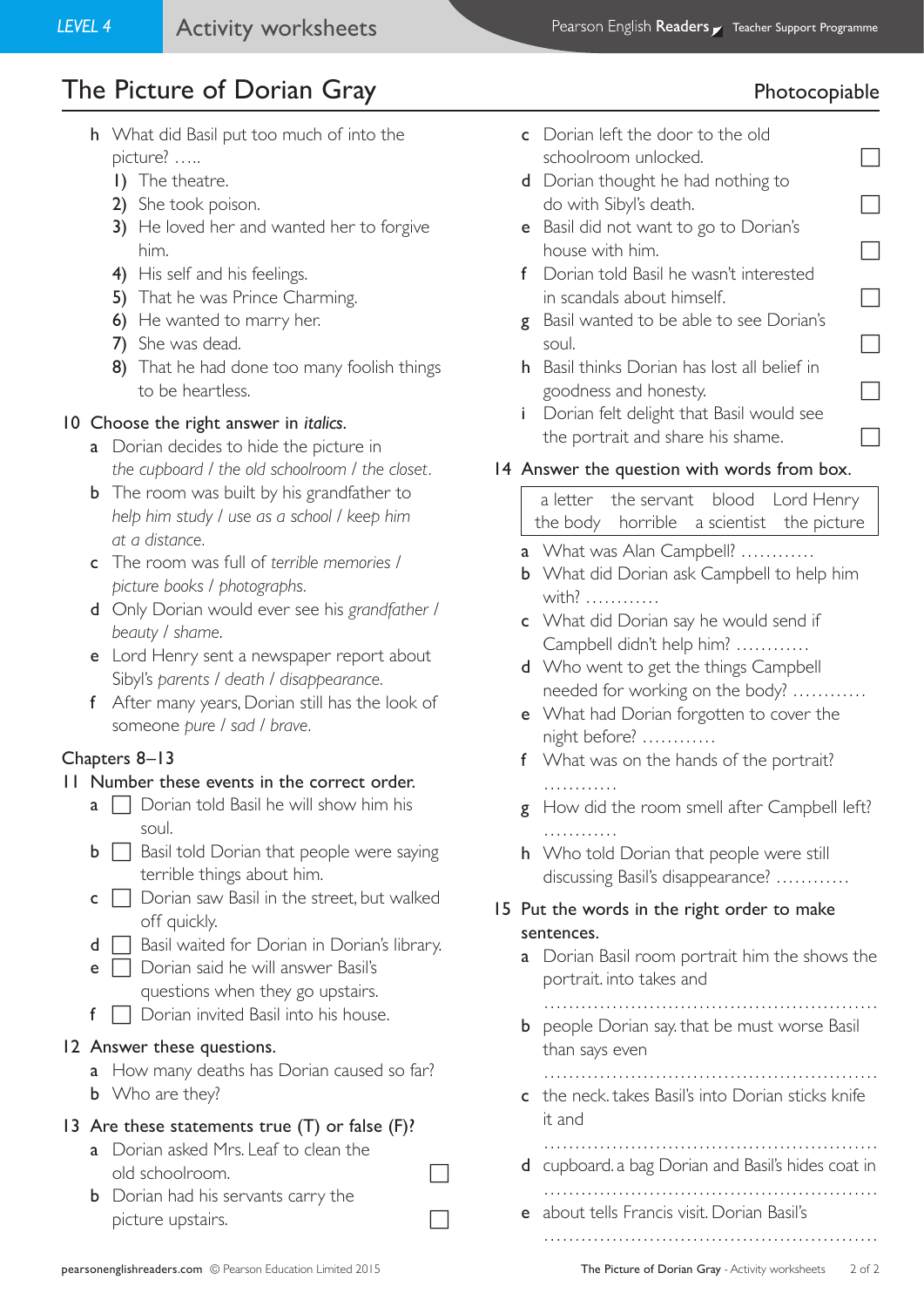# The Picture of Dorian Gray **Photocopiable** Photocopiable

#### Chapters 1–6

- 1 Match a–e with 1–5 to make sentences.
	- a In the centre of the room stood a portrait of .....
	- **b** When our eyes met, .....
	- c I couldn't be happy if …..
	- d This painting .....
	- e Sibyl Vane …..
		- 1) will always stay young.
		- 2) I didn't see him everyday.
		- 3) was shy and gentle.
		- 4) I felt the blood leaving my face.
		- 5) an extraordinarily beautiful young man.

#### 2 Are these sentences true (T) or false (F)?

- a Lord Henry doesn't want Dorian to marry  $SibylVane.$
- **b** When Dorian is with Sibyl he forgets Lord Henry's terrible ideas.  $\Box$
- c The theatre was filled with quiet, polite people.
- d Sibyl doesn't want to marry Dorian.
- e Dorian reads Lord Henry's letter as soon as he gets it.

#### 3 Choose the correct ending to these sentences.

- a But it would be absurd for him to marry …...
- **b** The reason we like to think so well of others is because we are ......
- c When you see her as Juliet .....
- d He looked at his real face and saw ......
- e My letter was to tell you ......
	- 1) you will forget everything.
	- 2) no sign of cruelty.
	- 3) Sibyl Vane is dead.
	- 4) someone like that.
	- 5) afraid for ourselves.

#### 4 Circle the right answer in *italics*.

- a *Basil* / *Lord Henry* / *Sibyl* went to the theatre with Dorian.
- b Basil wanted to exhibit the picture in *London* / *Madrid* / *Paris*.
- c *Basil's grandfather* / *Dorian's father* / *Dorian's grandfather* built the old schoolroom.
- d Dorian took Basil upstairs to show him his *diary* / *books* / *letters*.

#### Chapters 7–13

5 Complete the sentences with words from the box.

| Complete the sentences with words from the box. |                                                                    |                                               |                                    |  |  |      |  |
|-------------------------------------------------|--------------------------------------------------------------------|-----------------------------------------------|------------------------------------|--|--|------|--|
|                                                 |                                                                    |                                               | chocolate corruption knife curtain |  |  | body |  |
|                                                 | <b>a</b> The portrait was covered with an old purple               |                                               |                                    |  |  |      |  |
|                                                 | .<br><b>b</b> The face in the portrait showed signs of             |                                               |                                    |  |  |      |  |
|                                                 | <b>c</b> On the top of a cupboard Dorian saw a                     |                                               |                                    |  |  |      |  |
|                                                 | <b>d</b> In the morning Dorian drank a cup of                      |                                               |                                    |  |  |      |  |
|                                                 | e –                                                                | .<br>Campbell helped Dorian with the          |                                    |  |  |      |  |
| 6                                               | Find the mistakes in the sentences and write the<br>correct words. |                                               |                                    |  |  |      |  |
|                                                 |                                                                    |                                               |                                    |  |  |      |  |
|                                                 | a                                                                  | Basil went upstairs alone to see the picture. |                                    |  |  |      |  |

- ………………
- **b** When Basil saw the picture, a cry of joy came to his lips. ………………
- c After Basil saw the picture he thought the things people were saying about Dorian were wrong. ………………
- d The room with the portrait had been cleaned. ……………………
- e Campbell took Basil's bag and coat downstairs to hide them. ………………
- f One of the letters Dorian wrote was to Lord Henry. ………………
- g Dorian's servants carried the box of things Campbell needed upstairs. ………………
- 7 Match the name in the box with the sentences.

## Dorian Lord Henry Basil

- a 'I am very sorry for you, Alan.'  $\dots\dots\dots\dots\dots$
- **b** 'Don't tell me that you are going to be good.' ………………
- c 'The train doesn't go until twelve fifteen and it is only just eleven.' ………………
- d 'I love scandals about other people, but scandals about myself don't interest me.' ………………
- e 'You have a wonderful influence. Let it be for good.' ……………………

#### 8 Answer the questions. Circle YES or NO.

- a Is Alan Campbell a friend of Dorian? Yes / NO
- **b** Was Campbell happy to help Dorian with the body? YES / NO
- c Did Dorian go into the room with Campbell to help him? YES / NO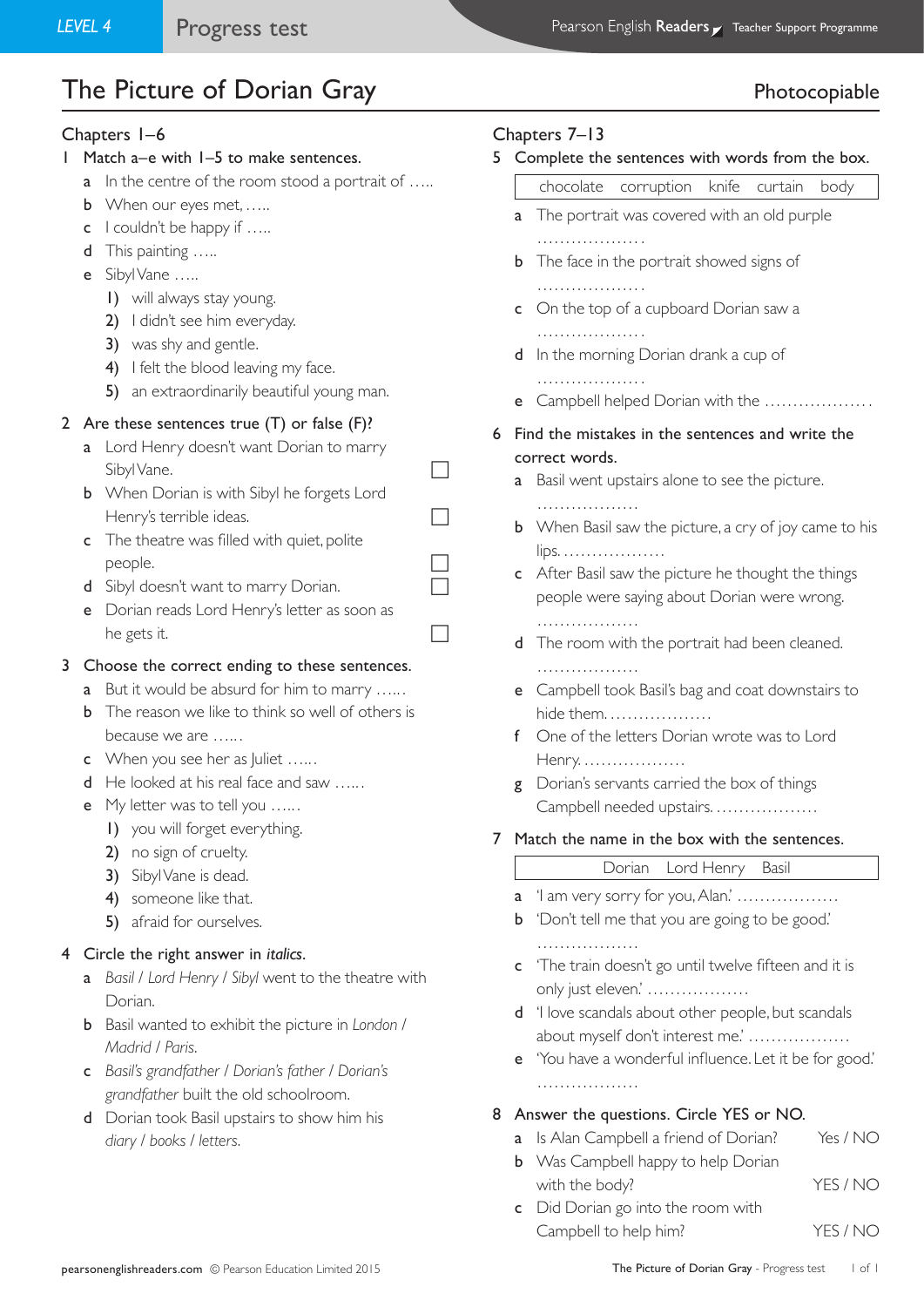# The Picture of Dorian Gray

#### Book key

- 1 **a** charming, fascinating
	- **b** corrupt, failure, rumour, tragedy
	- c two weeks
- 2 Open answers
- 3 a Lord Henry Wotton (also called Harry)
	- **b** Basil Hallward
	- c Lady Brandon
	- d Lord Henry
	- e Basil

4 a ✓ b ✓ c ✓ f ✓

- 5–8 Open answers
- 9 a F b T c T d T e F
- 10 a absurd
	- **b** worship
	- c cruel
	- d portrait
	- e soul
- 11–13 Open answers
- 14 1 h 2 c 3 e 4 f 5 a 6 d 7 g 8 b
- 15 a 5 b 4 c 3 d 1 e 2
- 16–19 Open answers
- 20 a 2 b 3 c | d | e 2
- $21 a Yes$ 
	- b No
	- c Yes
	- d Yes
	- e No
	- f No
- 22–25 Open answers
- 26 a secrets
	- **b** blood
	- c scientist
	- d scandals
	- e art
	- f worship
	- g gold
	- h life
- 27–39 Open answers

### Discussion activities key

1–21 Open answers

#### Activity worksheets key

- 1 a 1854
	- b his wife
	- c his lover
	- d two years
	- e in Paris
	- f November 1900
- 2 Open answers
- 3 a T b T c F d T e F
- 4 a 3 b 2 c 3 d 1 e 3 f 1 g 2 h 2
- 5 Possible answers:
	- a He will spoil him, be a bad influence, take him away.
	- **b** He will get bored, Basil won't talk to him.
	- c The picture will stay young while Dorian ages.
	- d Lord Henry seems to be influencing/changing him.
- 6 a It's Basil's best work.
	- **b** His own beauty.
	- c Because he would age and the picture would stay young.
	- d Lord Henry told Dorian he would age.
	- e It belonged to Dorian.
	- f That the picture would age and Dorian would stay young.
- 7 a Basil
	- **b** Lord Henry
	- c Basil
	- d Dorian
	- e Basil
	- f Lord Henry
	- g Dorian
- 8 Open answers
- 9 a 3 b 6 c 7 d 2 e 8 f 1 g 5 h 4
- 10 a The old schoolroom
	- **b** Keep him at a distance
	- c Terrible memories
	- d Shame
	- e Death
	- f Pure
- 11 a 5 b 4 c 2 d 1 e 6 f 3

12 a 4

**b** Sibyl, Adrian Singleton, a soldier and Basil